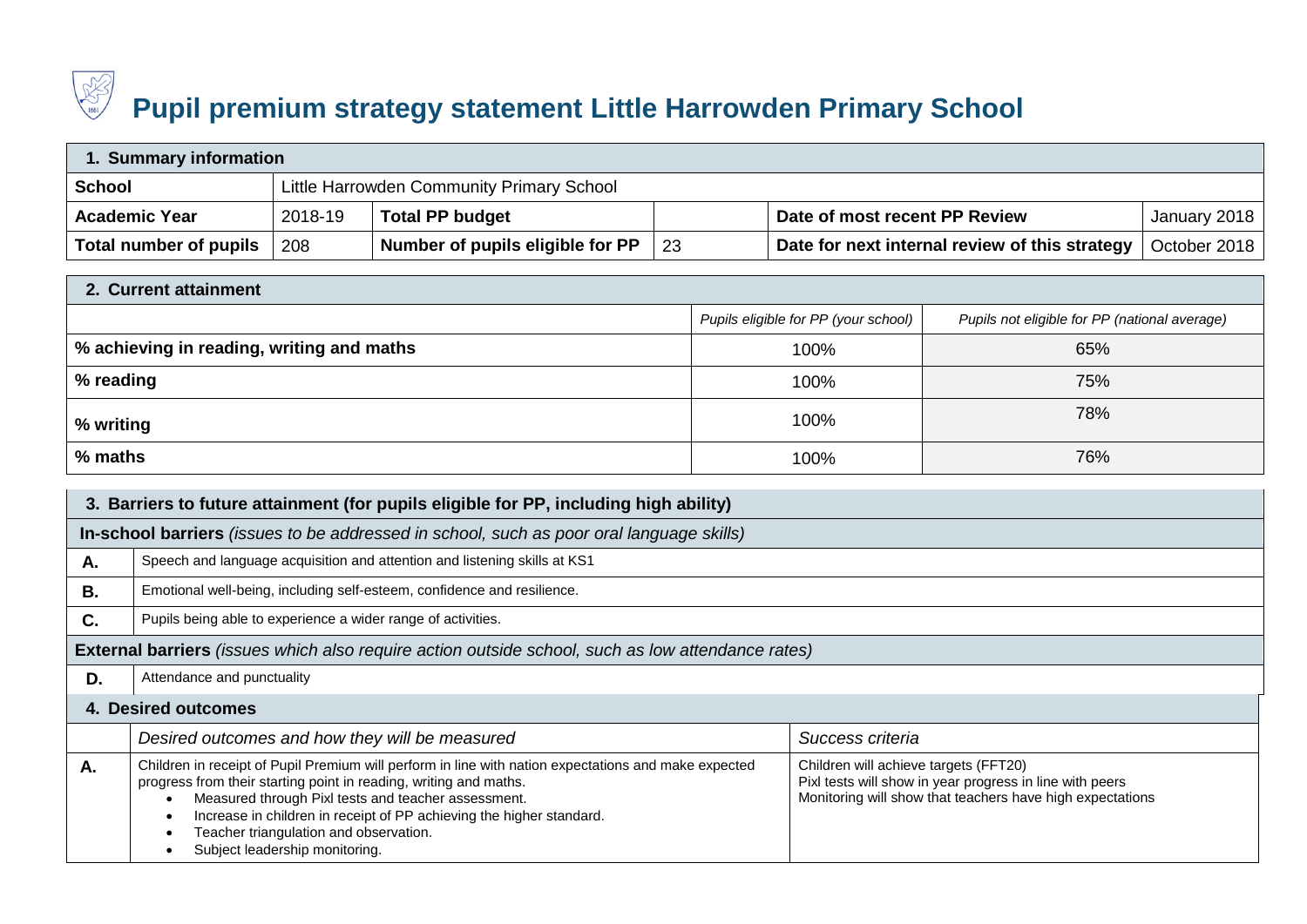| В. | Increased resilience, confidence and social skill development<br>Progress outcomes when compared to peers. Children will achieve at least in line with peers<br>and the NA.<br>Behaviour records<br>Family support case studies | Intervention documents will show improvements in children's well-being.<br>There will be a decrease in recorded behaviour incidents compared to all<br>children.<br>Children will achieve targets (FFT20)<br>Increase in children in receipt of PP attaining the higher standard. |
|----|---------------------------------------------------------------------------------------------------------------------------------------------------------------------------------------------------------------------------------|-----------------------------------------------------------------------------------------------------------------------------------------------------------------------------------------------------------------------------------------------------------------------------------|
| C. | Children in receipt of Pupil premium will have the same access to extra-curricular activities as all pupils.<br>Pupil survey<br>Monitoring of Pupil premium access to clubs, trips and opportunities to play instruments.       | Surveys and monitoring of clubs will show that children in receipt of<br>enrichment vouchers access a wide range of clubs.                                                                                                                                                        |
| D. | Attendance rates and punctuality rates will be in line with all children.<br>Termly attendance returns<br>Numbers of families receiving attendance concern letters.                                                             | Children will achieve targets (FFT20)<br>Monitoring of case notes will show children with high absence improve<br>attendance rates after intervention.                                                                                                                            |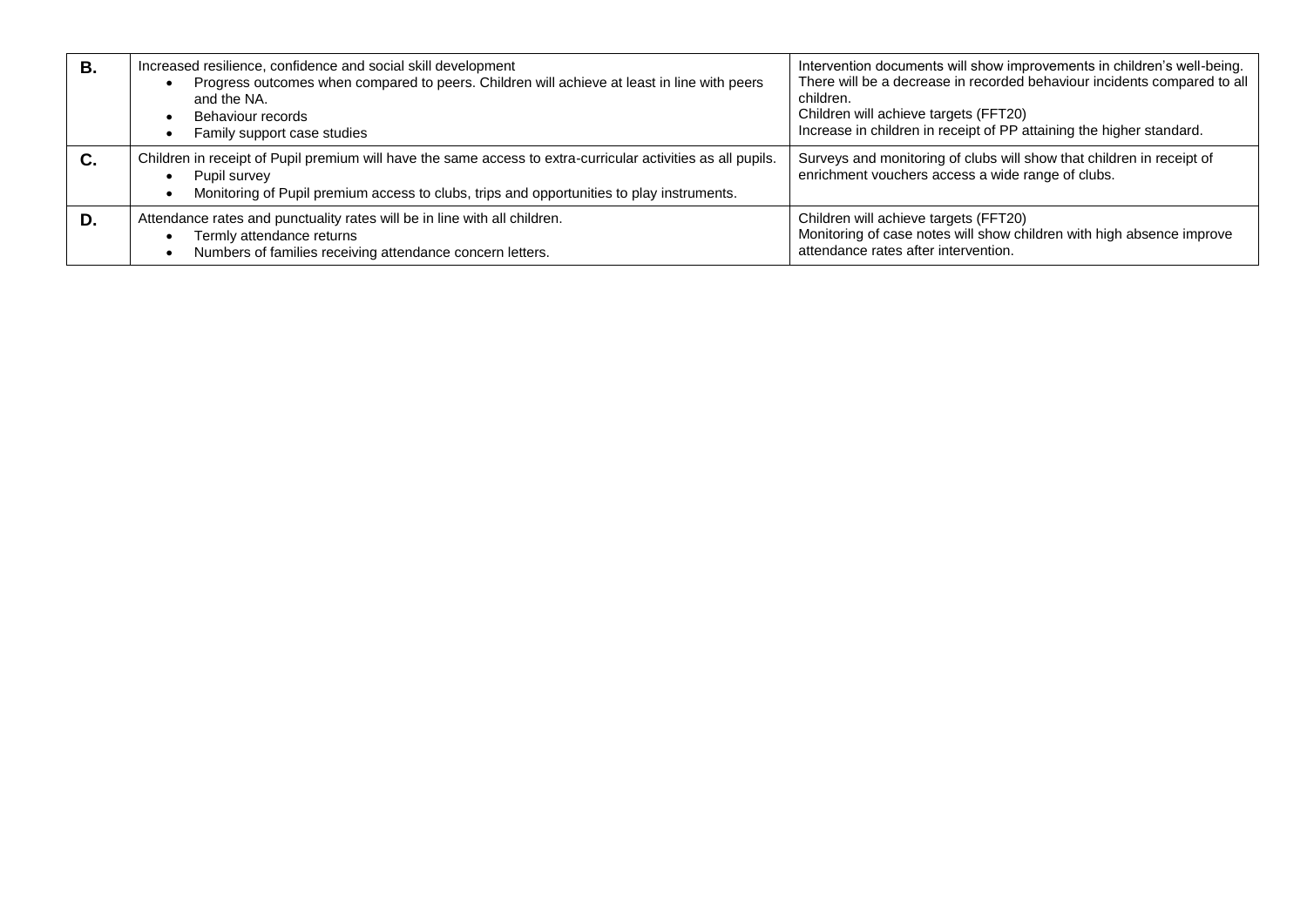## **5. Planned expenditure**

**Academic year 2018-19**

The three headings below enable schools to demonstrate how they are using the pupil premium to improve classroom pedagogy, provide targeted support and support whole school strategies.

## **i. Quality of teaching for all**

| <b>Desired outcome</b>                                                                                                                                                                                                                                                                                                                                                   | Chosen action /<br>approach                                                                                                                                                                                                                                                                                                                                    |          | What is the evidence and rationale<br>for this choice?                                                                                                                                                                                                                                                                                                                                                                                                                 | How will you ensure it is<br>implemented well?                                                                                                                | <b>Staff lead</b>                                                                      | When will you<br>review<br>implementation? |
|--------------------------------------------------------------------------------------------------------------------------------------------------------------------------------------------------------------------------------------------------------------------------------------------------------------------------------------------------------------------------|----------------------------------------------------------------------------------------------------------------------------------------------------------------------------------------------------------------------------------------------------------------------------------------------------------------------------------------------------------------|----------|------------------------------------------------------------------------------------------------------------------------------------------------------------------------------------------------------------------------------------------------------------------------------------------------------------------------------------------------------------------------------------------------------------------------------------------------------------------------|---------------------------------------------------------------------------------------------------------------------------------------------------------------|----------------------------------------------------------------------------------------|--------------------------------------------|
| Children in receipt of<br>Pupil Premium will<br>perform in line with<br>nation expectations and<br>make expected progress<br>from their starting point<br>in reading, writing and<br>maths.<br><b>Specific Outcomes:</b><br>Increase the amount of<br>children in this group<br>attaining at greater<br>depth.<br>Increase progress in<br>maths, writing and<br>spelling | <b>Quality First</b><br>1.<br><b>Teaching</b><br><b>Introduce Pixl</b><br>assessment and<br>monitoring.<br>3. CPD for new<br>staff to develop<br>confidence in<br>teaching to mastery<br>in reading, writing<br>and maths.<br>Introduction of<br><b>Mastery in</b><br>mathematics books<br>and resources.<br>Introduction of<br>4.<br><b>Pixl spelling KS2</b> | 1.<br>3. | Recommended by InMAT as a<br>good assessment tracking<br>system with interventions linked<br>to gap analysis. Trialled by a<br>school.<br>Ofsted 2018 identified that some<br>teachers were not teaching<br>reasoning and problem solving<br>effectively within the teaching<br>cycle. Books and resources<br>recommended by new maths<br>lead. Trialled in previous school.<br>Spelling identified as a priority by<br>Leadership and Ofsted based on<br>KS2 results. | Triangulation activities.<br>Assessment cycle included QLA<br>and 'therapies'.<br>Peer to peer support<br>Targets set to FFT20 to ensure<br>high expectations | <b>English and</b><br>maths lead<br>JF to<br>oversee the<br>implementa<br>tion of Pixl | May 2018                                   |
|                                                                                                                                                                                                                                                                                                                                                                          |                                                                                                                                                                                                                                                                                                                                                                |          |                                                                                                                                                                                                                                                                                                                                                                                                                                                                        |                                                                                                                                                               | <b>Total budgeted cost</b>                                                             | 7240                                       |
| ii. Targeted support                                                                                                                                                                                                                                                                                                                                                     |                                                                                                                                                                                                                                                                                                                                                                |          |                                                                                                                                                                                                                                                                                                                                                                                                                                                                        |                                                                                                                                                               |                                                                                        |                                            |
| <b>Desired outcome</b>                                                                                                                                                                                                                                                                                                                                                   | <b>Chosen</b><br>action/approach                                                                                                                                                                                                                                                                                                                               |          | What is the evidence and rationale<br>for this choice?                                                                                                                                                                                                                                                                                                                                                                                                                 | How will you ensure it is<br>implemented well?                                                                                                                | <b>Staff lead</b>                                                                      | When will you<br>review<br>implementation? |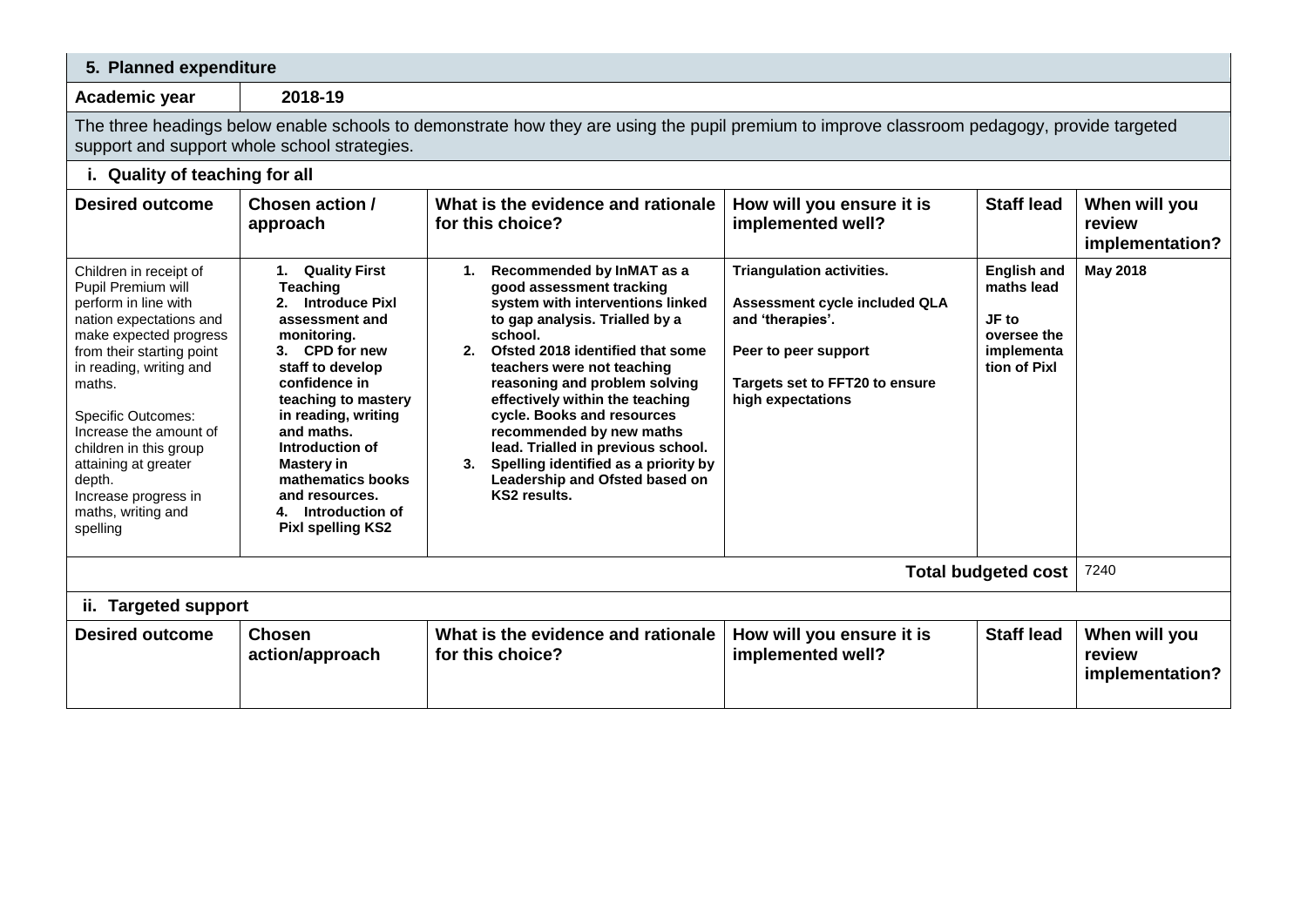| Increased resilience,<br>confidence and social<br>skill development                                                      | <b>Employ a Parent Support</b><br>Worker<br><b>ELSA</b> training<br>Whole school attachment<br>awareness training                                                                                                                                                                                       | Much of the support requires co-ordination of<br>services, EHAs and specific intervention<br>requiring ELSA training and a good<br>knowledge of signposting within the county.<br>Work sometimes involves home visits and<br>work with parents.                                                                                                                 | <b>Employ a Parent Support Worker</b><br>Keep case notes and ensure that all<br>interventions are evaluated.<br>Regular supervision for link worker.<br>INSET training on the restorative<br>approach.<br>Protective behaviours and Attachment<br>awareness | Parent Link<br>Worker                | May 2019                                   |
|--------------------------------------------------------------------------------------------------------------------------|---------------------------------------------------------------------------------------------------------------------------------------------------------------------------------------------------------------------------------------------------------------------------------------------------------|-----------------------------------------------------------------------------------------------------------------------------------------------------------------------------------------------------------------------------------------------------------------------------------------------------------------------------------------------------------------|-------------------------------------------------------------------------------------------------------------------------------------------------------------------------------------------------------------------------------------------------------------|--------------------------------------|--------------------------------------------|
| Attendance rates and<br>punctuality rates will be<br>in line with the national<br>mean.                                  | <b>Employ a Parent Support</b><br>Worker.<br>Daily first day response<br>and lateness monitoring.<br>Weekly attendance awards<br>Termly intervention, letters<br>and parent meetings to<br>address lateness issues.<br>Access to Breakfast club to<br>support punctuality.<br>EHA<br>Attendance lottery | Much of the support requires co-ordination of<br>services, EHAs and specific intervention<br>requiring a good knowledge of signposting<br>within the county. Work sometimes involves<br>home visits and work with parents.<br>Whilst interventions have reduced absence,<br>the effects are not as rapid within our small<br>PP group than in the non-PP group. | Daily first day response and lateness<br>monitoring.<br>Weekly attendance awards<br>Termly intervention, letters and parent<br>meetings to address lateness issues.<br>Access to Breakfast club to support<br>punctuality.<br>EHA<br>Attendance lottery     | Parent<br>Support<br>Worker          | Termly and<br>September 2019               |
|                                                                                                                          |                                                                                                                                                                                                                                                                                                         |                                                                                                                                                                                                                                                                                                                                                                 |                                                                                                                                                                                                                                                             | <b>Total budgeted cost</b>           | 20,590                                     |
| iii. Other approaches                                                                                                    |                                                                                                                                                                                                                                                                                                         |                                                                                                                                                                                                                                                                                                                                                                 |                                                                                                                                                                                                                                                             |                                      |                                            |
| <b>Desired outcome</b>                                                                                                   | <b>Chosen</b><br>action/approach                                                                                                                                                                                                                                                                        | What is the evidence and rationale<br>for this choice?                                                                                                                                                                                                                                                                                                          | How will you ensure it is<br>implemented well?                                                                                                                                                                                                              | <b>Staff lead</b>                    | When will you<br>review<br>implementation? |
| Children in receipt of<br>Pupil premium will have<br>the same access to<br>extra-curricular activities<br>as all pupils. | Enrichment vouchers for<br>trips, residentials, clubs,<br>music lessons, supporting<br>uniform and access to<br>online resources<br>Access to Breakfast club                                                                                                                                            | The majority of families make use of the<br>enrichment vouchers for trips, residentials<br>and clubs.<br>Enabling funded access to Breakfast club<br>has reduced absence for some families.                                                                                                                                                                     | Monitoring of use of vouchers.<br>Monitoring attendance.<br>Survey.                                                                                                                                                                                         | School<br><b>Business</b><br>Manager | April 2018                                 |
| <b>Total budgeted cost</b>                                                                                               |                                                                                                                                                                                                                                                                                                         |                                                                                                                                                                                                                                                                                                                                                                 |                                                                                                                                                                                                                                                             |                                      |                                            |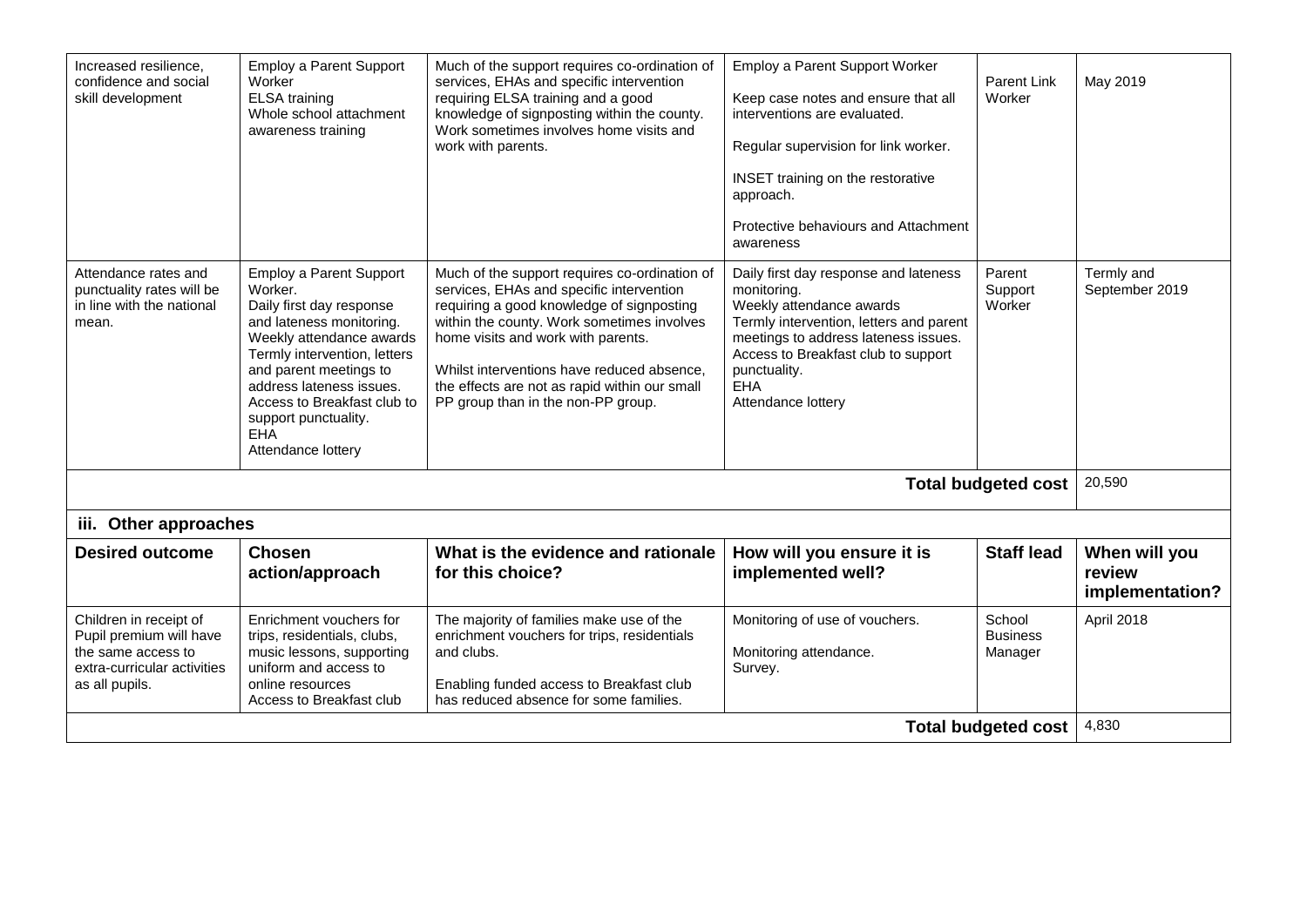| 6. Review of expenditure                                                                                              |                                  |                                                                                                                                                                                                                                                                                                                                                                                                                                                                                                                                                                                                                                                                                                    |                                                                                                                                                                                                                                                                                                                                                                                                                                                                                                                                                                 |             |  |  |
|-----------------------------------------------------------------------------------------------------------------------|----------------------------------|----------------------------------------------------------------------------------------------------------------------------------------------------------------------------------------------------------------------------------------------------------------------------------------------------------------------------------------------------------------------------------------------------------------------------------------------------------------------------------------------------------------------------------------------------------------------------------------------------------------------------------------------------------------------------------------------------|-----------------------------------------------------------------------------------------------------------------------------------------------------------------------------------------------------------------------------------------------------------------------------------------------------------------------------------------------------------------------------------------------------------------------------------------------------------------------------------------------------------------------------------------------------------------|-------------|--|--|
| <b>Previous Academic Year</b>                                                                                         |                                  | 2017-18                                                                                                                                                                                                                                                                                                                                                                                                                                                                                                                                                                                                                                                                                            |                                                                                                                                                                                                                                                                                                                                                                                                                                                                                                                                                                 |             |  |  |
| i. Quality of teaching for all                                                                                        |                                  |                                                                                                                                                                                                                                                                                                                                                                                                                                                                                                                                                                                                                                                                                                    |                                                                                                                                                                                                                                                                                                                                                                                                                                                                                                                                                                 |             |  |  |
| <b>Desired outcome</b>                                                                                                | <b>Chosen</b><br>action/approach | <b>Estimated impact:</b> Did you meet the<br>success criteria? Include impact on<br>pupils not eligible for PP, if appropriate.                                                                                                                                                                                                                                                                                                                                                                                                                                                                                                                                                                    | <b>Lessons learned</b><br>(and whether you will continue with this approach)                                                                                                                                                                                                                                                                                                                                                                                                                                                                                    | Cost        |  |  |
| Higher rates of progress<br>for children in receipt of<br>PP, where they are<br>making slower progress<br>than peers. | <b>CPD</b><br>Maths Coaching     | Children in receipt of PP outperformed peers at<br>the end of KS2 at the expected standard. However<br>impact at the higher standard is less evident.<br>Through data shows that middle ability children in<br>receipt of PP made progress in line with peers<br>from their starting point in KS2. Where there are<br>weaker progress trends (maths, spelling and<br>writing) PP is not an indicator. However PP may<br>be an indicator in relation to reaching the higher<br>standard in both KS1 and 2.<br>Book looks show that some children in receipt of<br>PP are making accelerated progress from a lower<br>starting point where other factors (such as SEND<br>barriers) are not present. | Maths coaching did not impact on progress and attainment<br>and therefore will not be an approach adopted next year.<br>Quality first teaching and targeted work with families had the<br>greatest impact.<br>A more robust and benchmarked assessment system is<br>required in order to identify specific gaps in teaching and<br>learning.<br>Ofsted identified that reasoning and problem solving in maths<br>were not being taught effectively in all classes and this may<br>explain the barrier to disadvantaged groups reaching the<br>higher standards. | £2559       |  |  |
| <b>Targeted support</b><br>ii.                                                                                        |                                  |                                                                                                                                                                                                                                                                                                                                                                                                                                                                                                                                                                                                                                                                                                    |                                                                                                                                                                                                                                                                                                                                                                                                                                                                                                                                                                 |             |  |  |
| <b>Desired outcome</b>                                                                                                | <b>Chosen</b><br>action/approach | <b>Estimated impact:</b> Did you meet the<br>success criteria? Include impact on<br>pupils not eligible for PP, if appropriate.                                                                                                                                                                                                                                                                                                                                                                                                                                                                                                                                                                    | <b>Lessons learned</b><br>(and whether you will continue with this approach)                                                                                                                                                                                                                                                                                                                                                                                                                                                                                    | <b>Cost</b> |  |  |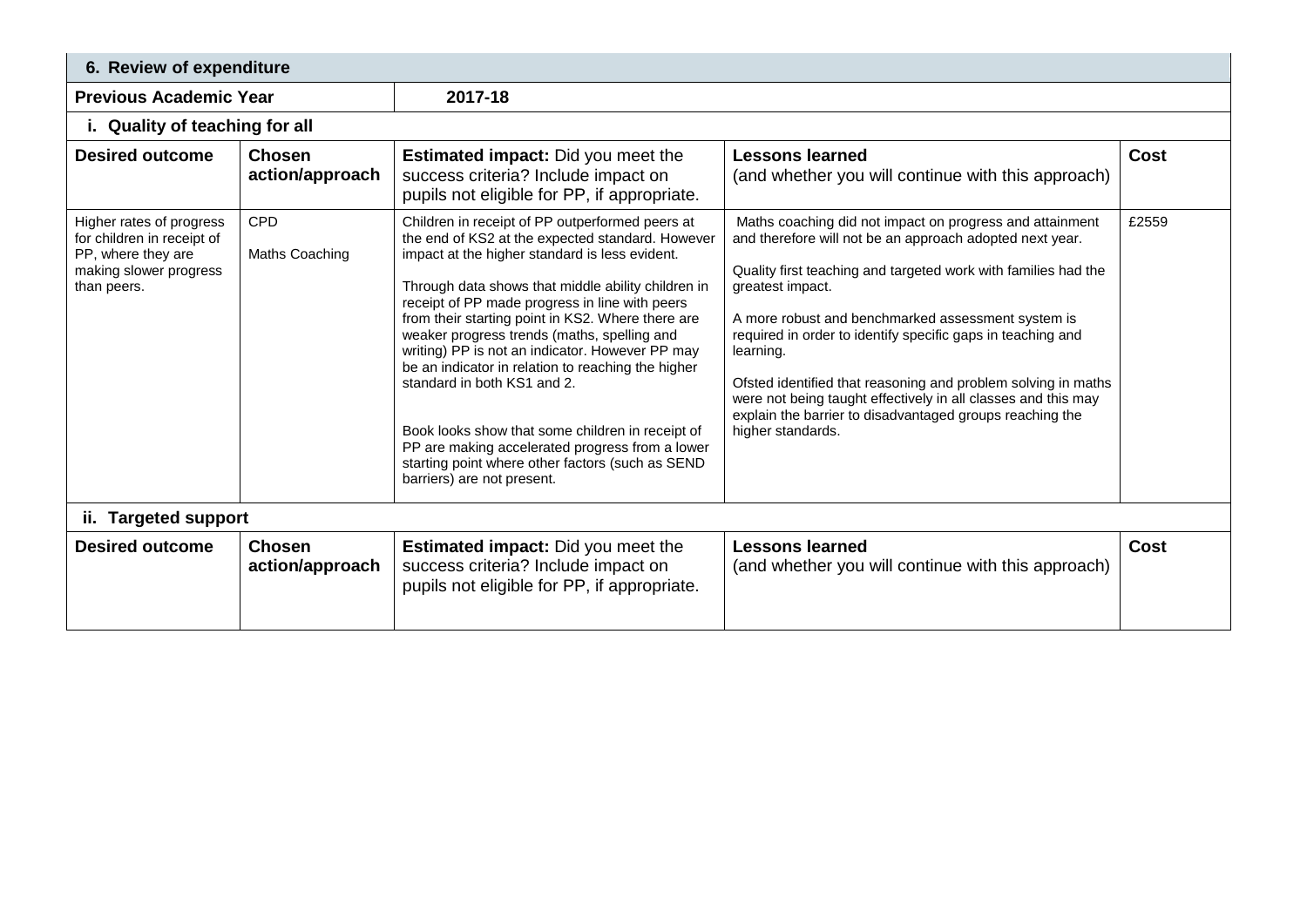| Improve the emotional<br>well-being and resilience<br>of learners so that they<br>can access the<br>classroom, improve<br>social skills and know<br>how to stay safe. | Strategy meeting<br>approach<br>Behaviour policy<br>review<br>Behaviour mentor<br>Work with outside<br>agencies | External reviews and Ofsted show that children,<br>including those in receipt of PP feel safe and know<br>what to do if they are worried about something.<br>Quality first teaching of PSHE and Wellbeing have<br>been successful in giving children strategies to<br>support their emotions, self-esteem and<br>friendships.<br>Where children have specific SEND, bespoke<br>packages of support have stabilised and improved<br>access to education.<br>Strategy meetings have been successful in<br>ensuring good communication between senior<br>leaders, families, the teacher and support staff<br>and the child. This had led to children accessing<br>the classroom and becoming more confident<br>learners. | All staff need to understand our behaviour strategy and<br>employ it in order for effective support to happen. Attachment<br>Awareness training should be delivered.<br>Work with families and support in the home has a positive<br>impact on behaviour and well-being at school.                          | 17,020      |
|-----------------------------------------------------------------------------------------------------------------------------------------------------------------------|-----------------------------------------------------------------------------------------------------------------|-----------------------------------------------------------------------------------------------------------------------------------------------------------------------------------------------------------------------------------------------------------------------------------------------------------------------------------------------------------------------------------------------------------------------------------------------------------------------------------------------------------------------------------------------------------------------------------------------------------------------------------------------------------------------------------------------------------------------|-------------------------------------------------------------------------------------------------------------------------------------------------------------------------------------------------------------------------------------------------------------------------------------------------------------|-------------|
| Increase attendance and<br>punctuality rates                                                                                                                          | EHA<br>Working with external<br>agencies - school<br>nurse, inclusion etc<br>Behaviour mentor                   | PP is not and indicator of persistent absenteeism<br>in school. Attendance is below the national for<br>children in receipt of PP. However, when outliers<br>are removed, they are in line with the national<br>mean.<br>Lateness before and after registers close<br>correlates strongly for children in receipt of PP.<br>Measure employed to support punctuality such as<br>EHAs, breakfast club access and a robust<br>monitoring system have impacted positively as<br>evidenced by individual case data.<br>However this still remains and area of concern.                                                                                                                                                     | Attendance and punctuality correlates strongly with<br>emotional well-being and progress in the classroom. Where<br>attendance and punctuality improved, so did all other<br>indicators.<br>This is an area that we need to continue to focus on and<br>increase to invest in so as to make lasting change. |             |
| iii. Other approaches                                                                                                                                                 |                                                                                                                 |                                                                                                                                                                                                                                                                                                                                                                                                                                                                                                                                                                                                                                                                                                                       |                                                                                                                                                                                                                                                                                                             |             |
| <b>Desired outcome</b>                                                                                                                                                | <b>Chosen</b><br>action/approach                                                                                | <b>Estimated impact:</b> Did you meet the<br>success criteria? Include impact on<br>pupils not eligible for PP, if appropriate.                                                                                                                                                                                                                                                                                                                                                                                                                                                                                                                                                                                       | <b>Lessons learned</b><br>(and whether you will continue with this approach)                                                                                                                                                                                                                                | <b>Cost</b> |